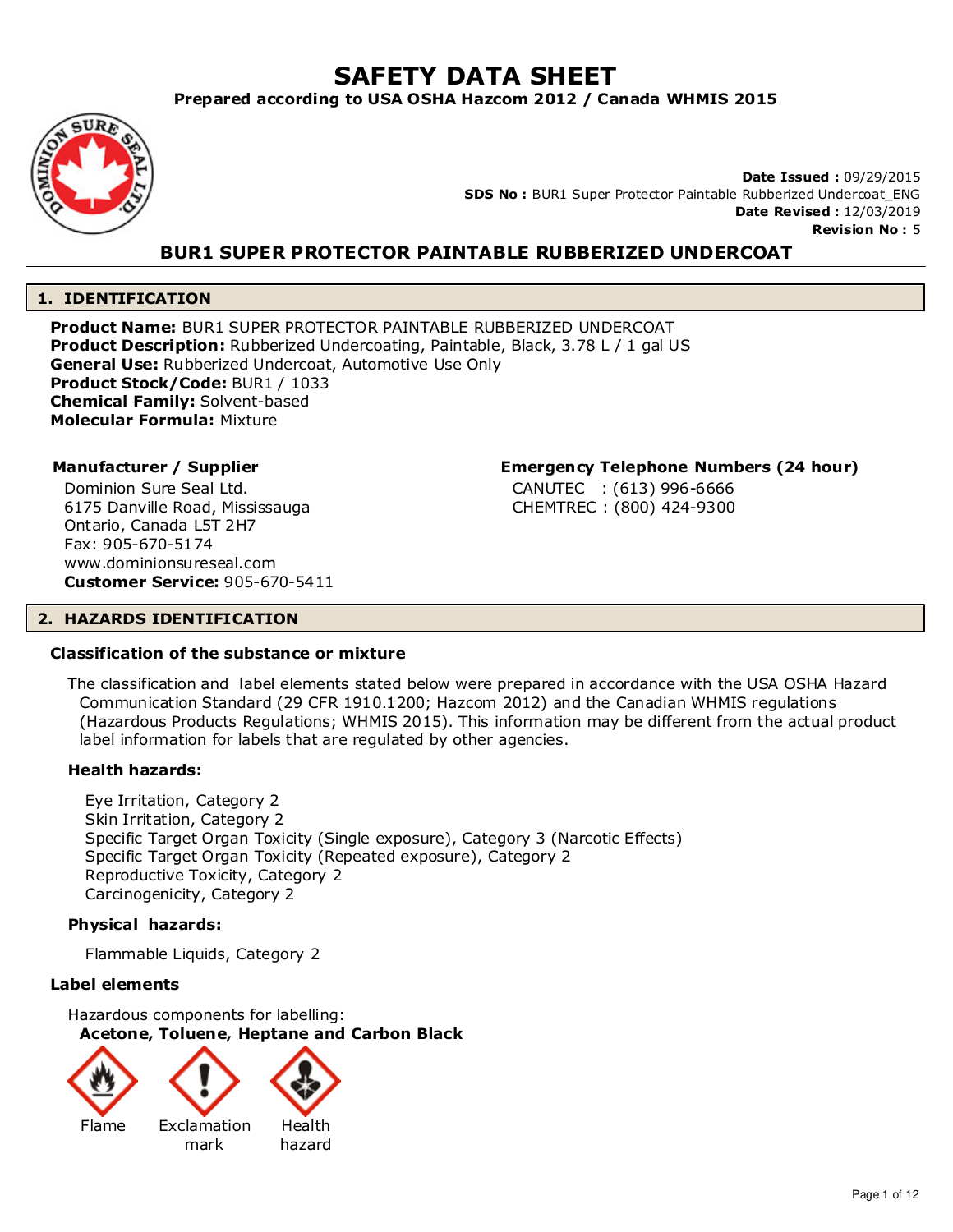# **Signal Word:** DANGER

# **Hazard statement(s)**

- H225: Highly flammable liquid and vapour.
- H319: Causes serious eye irritation.
- H315: Causes skin irritation.
- H336: May cause drowsiness or dizziness.
- H373: May cause damage to central nervous system through prolonged or repeated exposure.
- H361: Suspected of damaging the unborn child.
- H351: Suspected of causing cancer.

# **Precautionary statement(s)**

# **Prevention:**

- P201: Obtain special instructions before use.
- P202: Do not handle until all safety precautions have been read and understood.
- P210: Keep away from heat, hot surfaces, sparks, open flames and other ignition sources. No smoking.
- P240: Ground and bond container and receiving equipment.
- P241: Use explosion-proof electrical, ventilating and lighting equipment.
- P242: Use non-sparking tools.
- P243: Take action to prevent static discharges.
- P264: Wash hands thoroughly after handling.
- P260: Do not breathe mist, vapours or spray.
- P271: Use only outdoors or in a well-ventilated area.
- P280: Wear protective gloves and eye protection.

# **Response:**

P308+P313: IF exposed or concerned: Get medical advice/ attention.

P305+P351+P338: IF IN EYES: Rinse cautiously with water for several minutes. Remove contact lenses, if present and easy to do. Continue rinsing.

P337+P313: If eye irritation persists: Get medical advice/attention.

- P303+P361+P353: IF ON SKIN (or hair): Take off immediately all contaminated clothing. Rinse skin with water [or shower].
- P332+P313: If skin irritation occurs: Get medical advice/attention.
- P362+P364: Take off contaminated clothing and wash it before reuse.
- P304+P340: IF INHALED: Remove person to fresh air and keep comfortable for breathing.
- P312: Call a POISON CENTER or doctor/physician if you feel unwell.
- P370+P378: In case of fire: Use dry chemical or foam to extinguish.

# **Storage:**

P403+P235: Store in a well-ventilated place. Keep cool.

- P233: Keep container tightly closed.
- P405: Store locked up.

# **Disposal:**

P501: Dispose of contents/container in accordance with applicable local, regional and/or national regulations.

# **Hazards Not Otherwise Classified:** No data available.

# **Emergency Overview**

**Immediate concerns:** Flammable liquid and vapor. Harmful if inhaled. Possible risk of harm to the unborn child. Causes serious eye irritation. Moderately irritating to the skin. Vapours may cause drowsiness and dizziness.

# **Comments:** See sections 9 and 10 for more detailed information on physicochemical effects.

See section 11 for more detailed information on health effects.

See sections 12 for more detailed information on environmental effects.

The actual container label may not include the above label elements. The labeling shown above applies to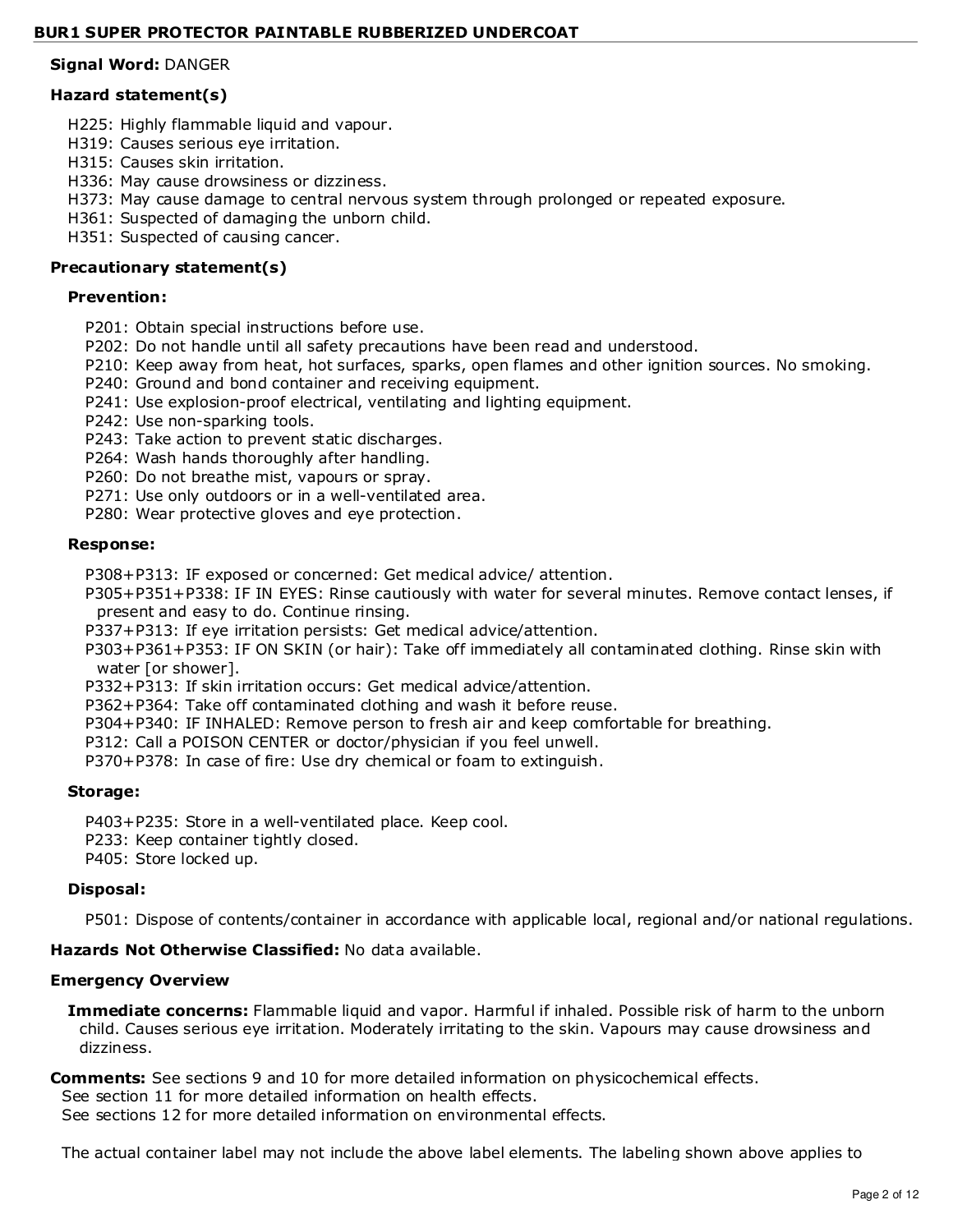products used solely for industrial / professional use.

Consumer products should be labeled in accordance with the Canadian Consumer Chemicals and Containers Regulations and US Consumer Product Safety Commission regulations. Consumer product labeling takes precedence over Canadian WHMIS 2015 and OSHA Hazcom 2012 Hazard Communication labeling.

# **3. COMPOSITION / INFORMATION ON INGREDIENTS**

| <b>Chemical Name</b>                                    | <b>Wt.%</b>   | <b>CAS number</b> |
|---------------------------------------------------------|---------------|-------------------|
| Acetone                                                 | $27 - 28$     | $67 - 64 - 1$     |
| Calcium carbonate                                       | $21 - 25$     | 1317-65-3         |
| Toluene                                                 | $19.5 - 20.5$ | 108-88-3          |
| Petroleum hydrocarbon resins (non-hazardous ingredient) | $14 - 16$     | 68131-77-1        |
| Styrene butadiene copolymer (non-hazardous ingredient)  | $8 - 10$      | $9003 - 55 - 8$   |
| Heptane                                                 | $2.5 - 3$     | 142-82-5          |
| Carbon Black                                            | $0.35 - 0.45$ | 1333-86-4         |
| Methanol                                                | $0.3 - 0.4$   | $67 - 56 - 1$     |

**Comments:** There are no additional ingredients present which, within the current knowledge of the supplier, are classified and contribute to the classification of the product and hence require reporting in this section.

# **4. FIRST AID MEASURES**

- **Eye Contact:** In case of contact, immediately flush eyes, keeping eyelids open, with plenty of water for at least 15 minutes. Get medical attention, if irritation persists.
- **Skin Contact:** Wash with soap and water. Get medical attention if irritation develops or persists. Remove contaminated clothing and wash before reuse.
- **Ingestion:** If swallowed, do NOT induce vomiting. Give victim a glass of water or milk. Call a physician or poison control center immediately. Never give anything by mouth to an unconscious person.
- **Inhalation:** Remove to fresh air. If not breathing, give artificial respiration. If breathing is difficult, give oxygen. Get immediate medical attention.

# **Signs and Symptoms of Overexposure**

- **Eye Contact:** Contact causes serious eye irritation. Symptoms may include pain, tearing, reddening and swelling accompanied by a stinging sensation and/or a feeling like that of fine dust in the eyes.
- **Skin Contact:** Contact causes skin irritation. Prolonged or repeated contact can result in defatting and drying of the skin which may result in skin irritation and dermatitis (rash).
- **Ingestion:** Substance may be harmful if swallowed. May cause irritation. Symptoms of ingestion may include abdominal pain, nausea, vomiting and diarrhea.
- **Inhalation:** High vapor or spray mist concentrations may be harmful if inhaled. May cause headaches and dizziness. High vapor concentrations may cause drowsiness.
- **Notes to Physician:** Treatment of overexposure should be directed at the control of symptoms and the clinical condition of the patient.

# **Additional Information:** No data available.

# **5. FIRE FIGHTING MEASURES**

**Flammable Properties:** Flammable Liquid. Can release vapors that form explosive mixtures at temperatures at or above the flash point. Product can be ignited by static discharge.

**Extinguishing Media:** Use alcohol foam, carbon dioxide, or water spray when fighting fires involving this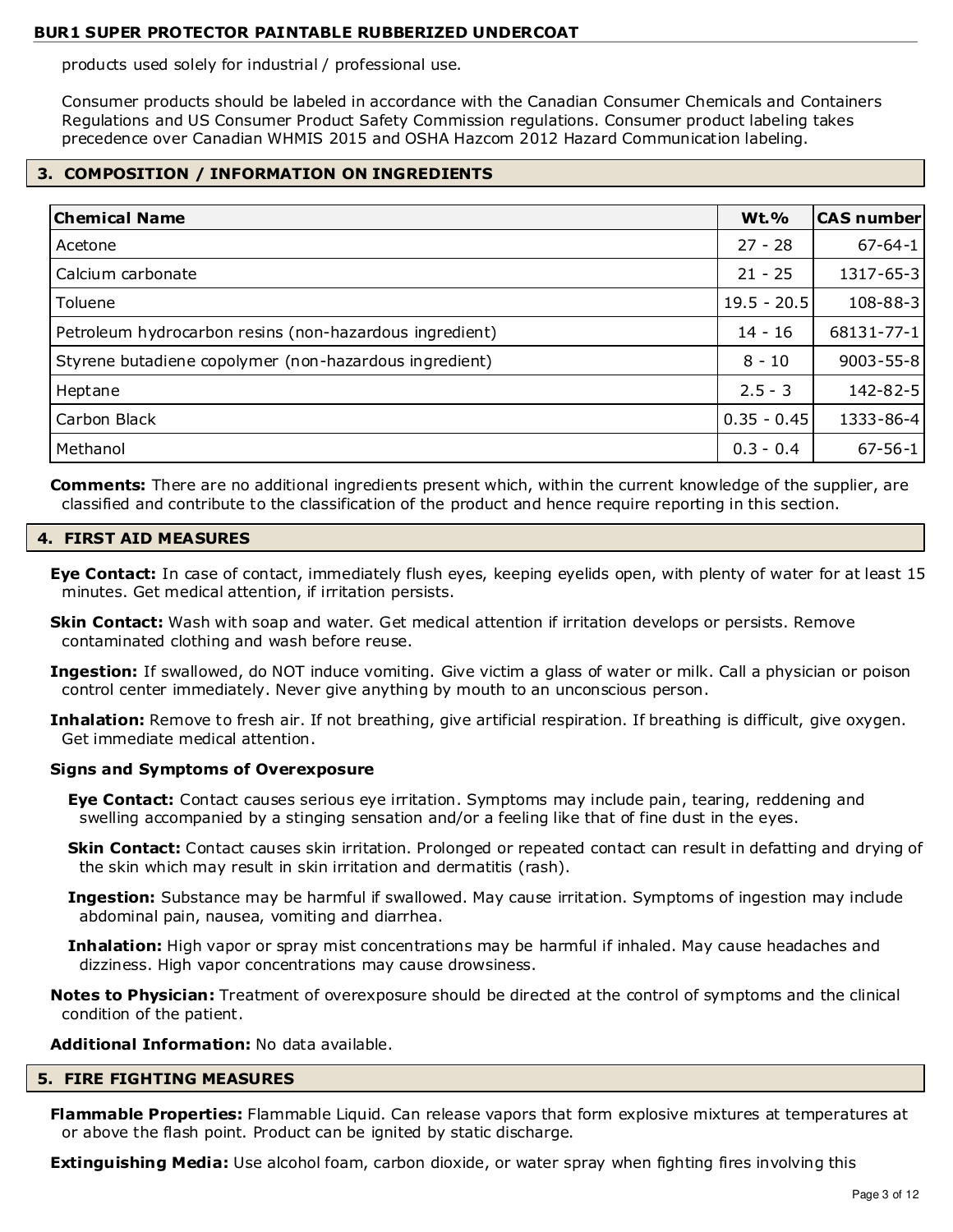material.

**Hazardous Combustion Products:** During a fire, irritating and highly toxic gases may be generated by thermal decomposition or combustion.

**Fire Fighting Procedures:** Containers can build up pressure if exposed to heat (fire).

**Fire Fighting Equipment:** As in any fire, wear self-contained breathing apparatus pressure-demand, (MSHA/NIOSH approved or equivalent) and full protective gear.

**Sensitivity to Static Discharge:** Product is sensitive to static discharge.

**Sensitivity to Mechanical Impact:** Product is not sensitive to mechanical impact.

#### **6. ACCIDENTAL RELEASE MEASURES**

**Small Spill:** Eliminate all ignition sources. Contain spilled liquid with sand or earth. DO NOT use combustible materials such as sawdust. Sweep up material being careful not to raise dust. Place in an appropriate disposal container and seal tightly.

#### **Environmental Precautions**

**Water Spill:** Do not flush to sewer.

**Land Spill:** Avoid runoff into storm sewers and ditches which lead to waterways.

**Special Protective Equipment:** Clean up spills immediately, observing precautions in Protective Equipment section 8.

# **7. HANDLING AND STORAGE**

**General Procedures:** Comply with all national, state, and local codes pertaining to the storage, handling, dispensing, and disposal of flammable liquids. Ensure thorough ventilation of stores and work areas.

**Handling:** Do not use in the presence of open flame or spark. Use only in a well ventilated area. Wear recommended personal protective equipment. Keep container closed when not in use. Avoid breathing vapours or mist. Avoid contact with eyes, skin, and clothing. After handling, always wash hands thoroughly with soap and water.

**Storage:** Store away from heat, sparks, open flames, strong oxidizing agents and direct sunlight. Protect from physical damage. Keep container tightly closed and in a well-ventilated place. Store in a cool place.

# **8. EXPOSURE CONTROLS / PERSONAL PROTECTION**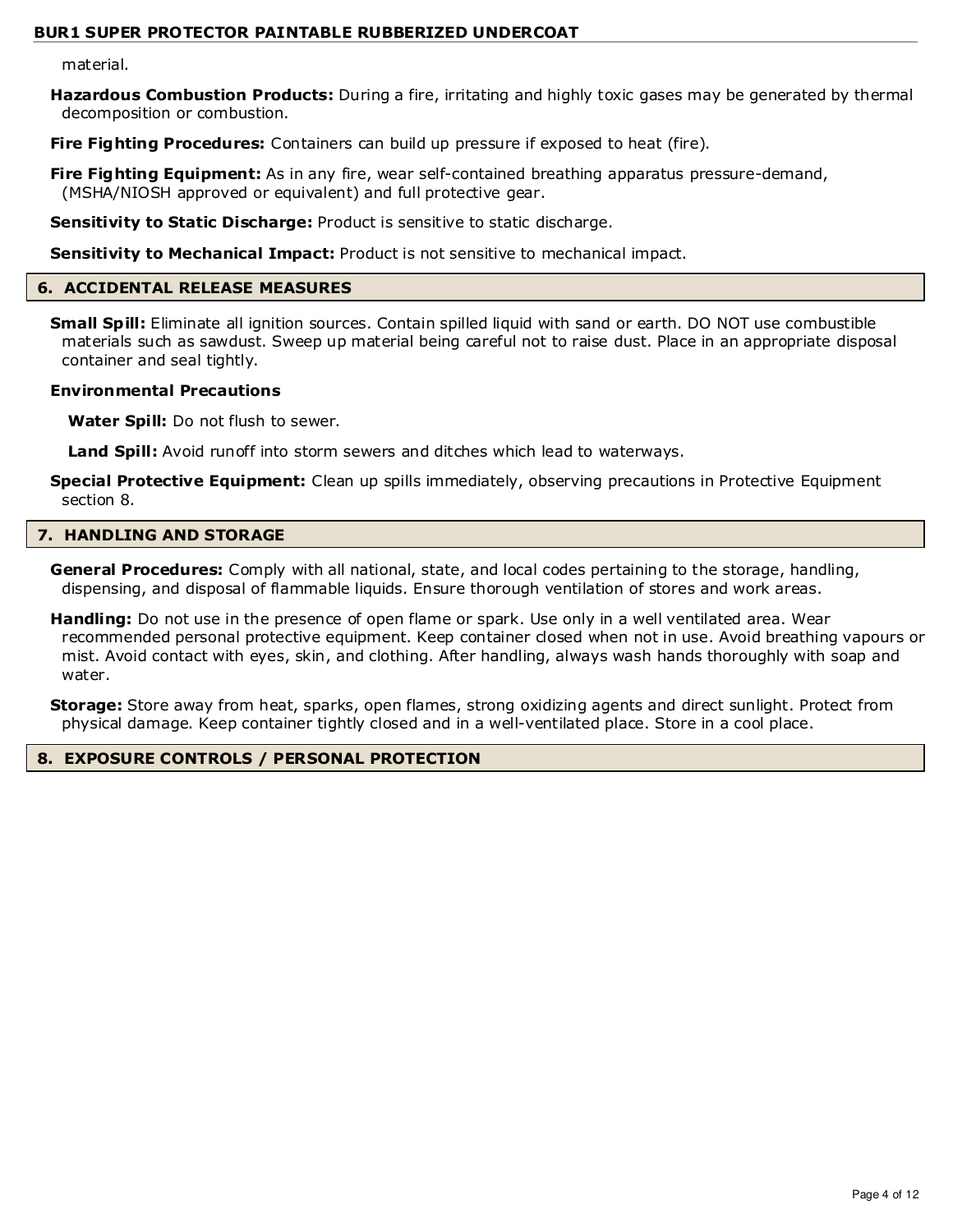#### **Exposure Guidelines OSHA / WHMIS 2015 HAZARDOUS COMPONENTS Occupational Exposure Limits Chemical Name Chemical Name Propose the Chemical Name Propose in the Type Propose in the mg/m<sup>3</sup>** Acetone **OSHA PEL | TWA | 1000 | 2400 ACGIH TLV TWA** | 500 | 1188 **STEL** 750 1782 **NIOSH REL | TWA | 250 | 590** Calcium carbonate **OSHA PEL TWA**  $[1]$  15  $[1]$ **TWA**  $[2]$   $\begin{bmatrix} 5 \\ 2 \end{bmatrix}$ **NIOSH REL TWA**  $[3]$  10  $[3]$ **TWA**  $[4]$   $[5]$   $[4]$ Toluene **OSHA PEL TWA** 200 -- **STEL** 300 --**ACGIH TLV**  $\begin{array}{|c|c|c|c|c|} \hline \textbf{1} & \textbf{20} & \textbf{1} & \textbf{25} \ \hline \end{array}$ **NIOSH REL TWA** 100 375 **STEL** 150 560 Heptane **OSHA PEL**  $\vert$  **TWA**  $\vert$  500  $\vert$  2000 **ACGIH TLV TWA** 400 --**STEL** 500 --Carbon Black **OSHA PEL | TWA | -- | 3.5 ACGIH TLV TWA** -- [5] 3.5 [5]

# **Footnotes:**

**1**. Dust - total fraction.

**2**. Dust - respirable fraction.

**3**. Total particulates.

**4**. Respirable fraction.

**5**. Inhalable particulate matter.

**Engineering Controls:** Use general or local exhaust ventilation to maintain air concentrations below recommended exposure limits.

# **Personal Protective Equipment**

**Eyes and Face:** Wear safety glasses with side shields (or goggles). Contact lenses should not be worn when working with this product. Eye wash fountains should be readily available to areas of use and handling.

**NIOSH REL TWA** -- 3.5

**Skin Contact:** Wear chemical resistant gloves.

**Respiratory:** If engineering controls do not maintain airborne concentrations below recommended exposure limits, an approved respirator must be worn. Respirator type: NIOSH/MSHA approved air purifying respirator with an organic vapor cartridge or canister may be permissible under certain circumstances where airborne concentrations are expected to exceed exposure limits. Protection provided by air purifying respirators is limited. Use a positive pressure air supplied respirator if there is any potential for an uncontrolled release, exposure levels are not known, or any other circumstances where air purifying respirators may not provide adequate protection.

**Protective Clothing:** Wear protective clothing as necessary to prevent contact.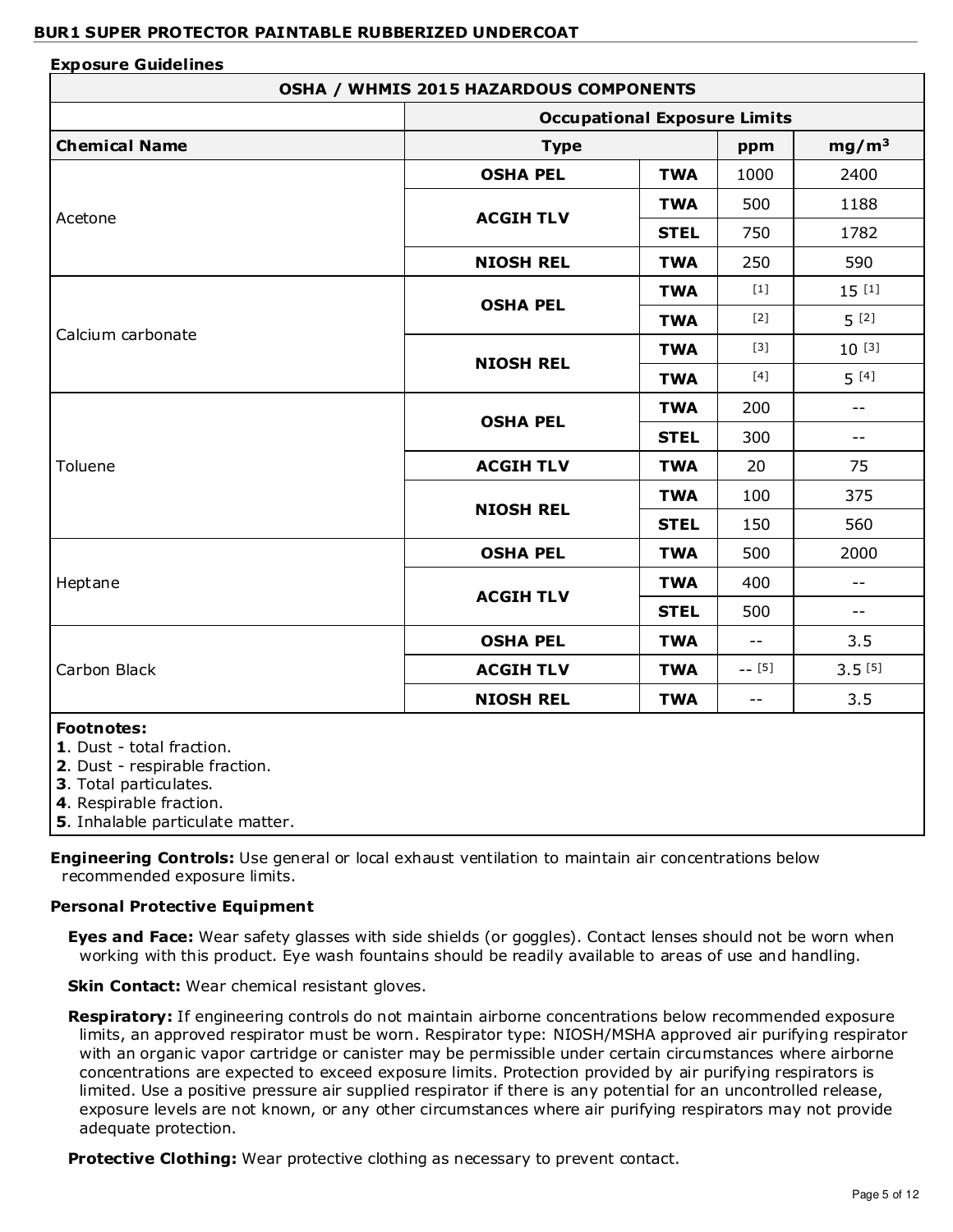**Work Hygienic Practices:** Use good personal hygiene practices. Wash hands before eating, drinking, smoking, or using toilet facilities. Promptly remove soiled clothing/wash thoroughly before reuse.

# **9. PHYSICAL AND CHEMICAL PROPERTIES**

| <b>Physical State</b>                               | : Liquid                                      |
|-----------------------------------------------------|-----------------------------------------------|
| Odor                                                | : Ketone                                      |
| <b>Odor Threshold</b>                               | : No data available.                          |
| <b>Appearance</b>                                   | : Thixotropic liquid                          |
| Color                                               | : Black                                       |
| pH                                                  | : Not Applicable                              |
| % Volatiles                                         | : 49 to 51 % w/w                              |
| <b>Flash Point and Method</b>                       | : -18°C Setaflash Closed Cup                  |
| <b>Flammable Limits</b>                             | : 1.0 to 12.8                                 |
| <b>Notes:</b> Based on data for acetone.            |                                               |
| Autoignition Temperature : 480°C                    |                                               |
| Notes: Based on data for acetone.                   |                                               |
| <b>Vapor Pressure</b>                               | : 24 kPa (184 mm Hg) [Acetone] at 20°C        |
| <b>Vapor Density</b>                                | $:$ > 1 (air = 1)                             |
| <b>Boiling Point</b>                                | $: 56 °C$ (Acetone)                           |
| <b>Freezing Point</b>                               | : No data available.                          |
| <b>Melting Point</b>                                | : No data available.                          |
| <b>Solubility in Water</b>                          | : Partial                                     |
| <b>Evaporation Rate</b><br>$(n$ -butyl acetate = 1) | $\mathbf{I} > 1$                              |
| <b>Density</b>                                      | : 1.05 to 1.10 g/ml at 20°C                   |
| <b>Viscosity</b>                                    | : 4000 to 6000 cps                            |
| <b>VOC Content</b>                                  | : 415 g/l (3.46 lb/gal), less exempt solvents |
| <b>Oxidizing Properties</b>                         | : None                                        |
| <b>Comments:</b>                                    |                                               |
| <b>VOC Compliance Statement</b>                     |                                               |
|                                                     | $\sqrt{2}$                                    |

| <b>Actual VOC:</b>       | $<$ 259 g/l (2.16 lb/gal)                                          |
|--------------------------|--------------------------------------------------------------------|
| <b>Regulatory VOC:</b>   | <415 g/l $(3.46 \text{ lb/gal})$ , less exempts                    |
| <b>VOC Content:</b>      | 23.5 % w/w maximum                                                 |
| <b>Density:</b>          | 1.05 to 1.10 $q/ml$                                                |
| <b>Total Volatiles:</b>  | 49 to 51 % w/w                                                     |
| <b>Exempt Content:</b>   | 27.0 % w/w; 37.6 % v/v (acetone)                                   |
| <b>VOC Regulation:</b>   | VOC Concentration Limits for Automotive Refinishing                |
|                          | Products Regulations - Canada                                      |
| <b>Coating Category:</b> | Underbody Coating                                                  |
|                          | The product VOC content meets the 430 $g/I$ (3.6 lb/gal) limit for |
|                          | Underbody Coatings. Canada compliant. Do not thin with solvents    |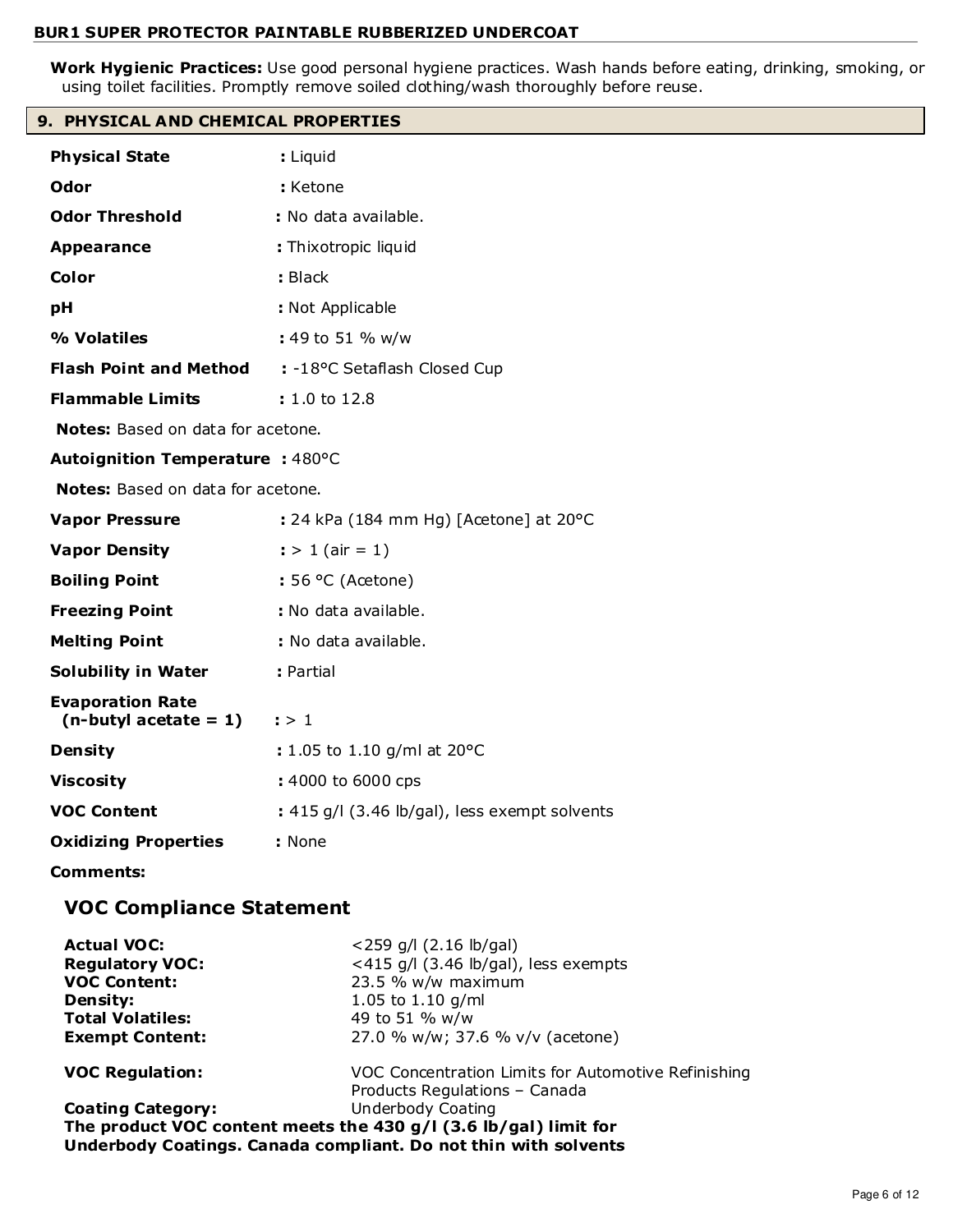**VOC Regulation:** Automotive Refinish Coatings – California **Coating Category:** Underbody Coating **The product VOC content meets the 430 g/l (3.6 lb/gal) limit for Underbody Coatings. California compliant. Do not thin with solvents**

**VOC Regulation:** U.S. EPA – Automotive Refinish Coatings – National Rule **Coating Category:** Specialty Coatings (Underbody Coatings) **The product VOC content meets the U.S.EPA 840 g/l (7.0 lb/gal) limit for Specialty Coatings.**

# **10. STABILITY AND REACTIVITY**

**Reactive Hazard :** No

**Hazardous Polymerization:** Not expected to occur.

**Stability:** Stable.

**Conditions to Avoid:** Keep away from flames and incompatible materials. Keep away from flames and any object that sparks.

**Possibility of Hazardous Reactions:** No data available.

**Hazardous Decomposition Products:** Carbon Monoxide and other toxic vapors.

**Incompatible Materials:** Oxidizing materials.

# **11. TOXICOLOGICAL INFORMATION**

#### **Acute Toxicity**

| <b>Chemical Name</b> | Oral $LD_{50}$ mg/kg(rat)                   | Dermal LD <sub>50</sub> mg/kg(rabbit) | Inhalation LC <sub>50</sub> mg/l                   |
|----------------------|---------------------------------------------|---------------------------------------|----------------------------------------------------|
| Acetone              | 8400<br>5250(mouse)<br>5300(rabbit)         | >15,700                               | 50.1(rat;8h)<br>44.0(mouse; 4h)                    |
| Calcium carbonate    | $6450$ (rat)<br>6450(mouse)                 | No data available.                    | No data available.                                 |
| Toluene              | 7000<br>6400<br>5500                        | 12,270                                | 49.0(rat;4h)<br>30.0(mouse; 2h)<br>19.9(mouse; 7h) |
| Heptane              | No data available.                          | No data available.                    | 103(rat;4h)                                        |
| Carbon Black         | > 15,400                                    | > 3000                                | Not Applicable                                     |
| Methanol             | $6200$ (rat)<br>$5630$ (rat)<br>7300(mouse) | 15,800                                | 83.9(rat;4h)                                       |

Acute Toxicity - Dermal LD<sub>50</sub>: Based on available ingredient data, the classification criteria for Acute Dermal Toxicity are not met for this mixture. The calculated ATE is >2000 mg/kg.

**Acute Toxicity - Oral LD50:** Based on available ingredient data, the classification criteria for Acute Oral Toxicity are not met for this mixture. The calculated ATE is >2000 mg/kg.

**Acute Toxicity - Inhalation LC50:** Based on available ingredient data, the classification criteria for Acute Toxicity - inhalation are not met for this mixture. The calculated ATE is >20 mg/l/4h (vapours) and >5 mg/l/4h (mists). High vapor concentrations may be harmful if inhaled. Excessive vapor concentrations are attainable. Saturated vapors can be encountered in confined spaces and/or under conditions of poor ventilation.

**Notes:** < 5% of the mixture consists of an ingredient or ingredients of unknown acute toxicity. No additional toxicology information is available for this product itself. (See Component Toxicity Information). **Primary Routes of Entry:**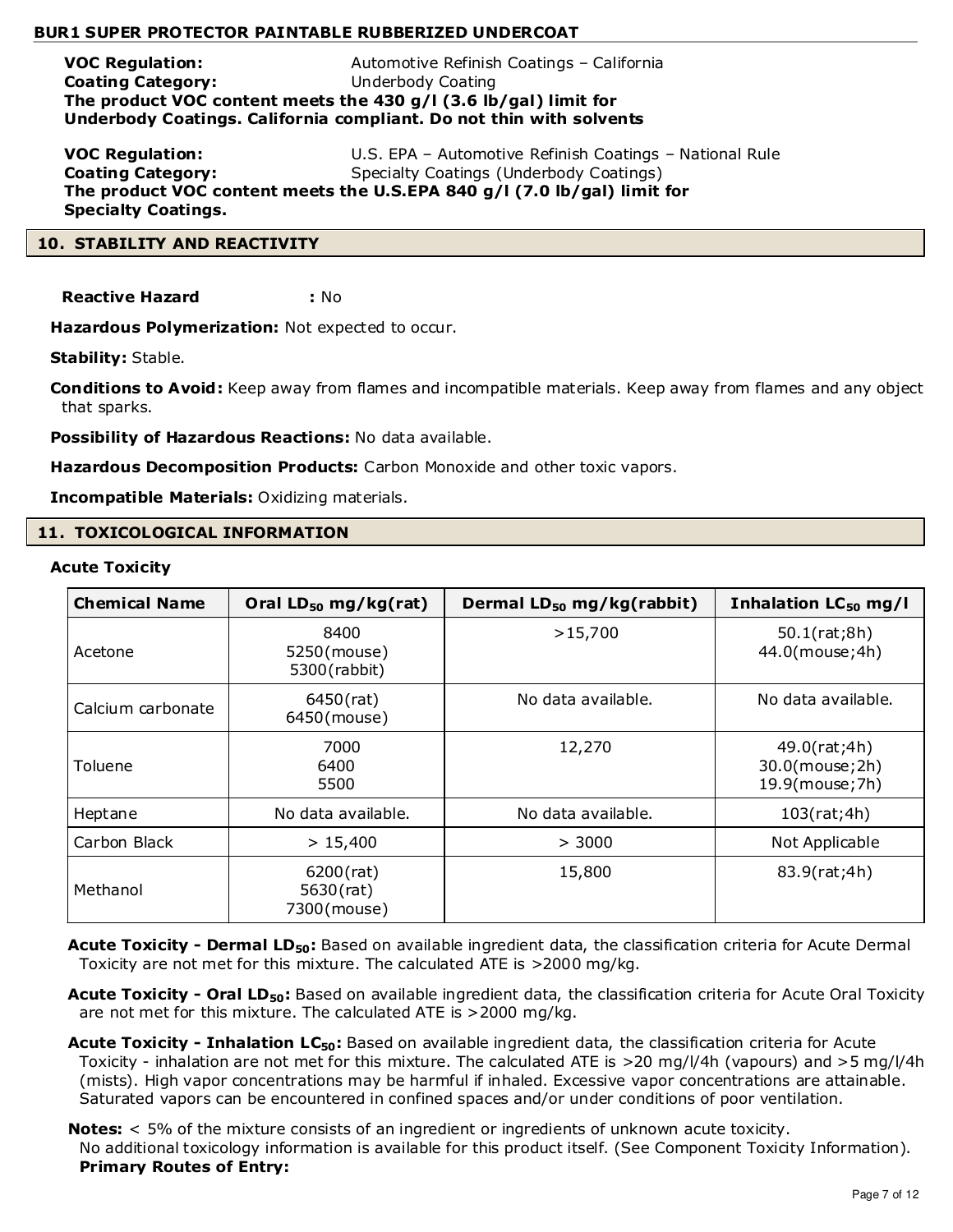Eye contact. Inhalation. Skin contact. Ingestion.

- **Skin Irritation / Corrosion:** Contains: Toluene. Causes skin irritation. The mixture is classified as: Skin Irritant, category 2, based on summation of ingredient data (>10% ingredients classified as skin irritant, category 2). Prolonged or repeated contact can result in defatting and drying of the skin which may result in skin irritation and dermatitis (rash).
- **Eye Irritation / Serious Eye Damage:** Contains: Acetone. Contact causes serious eye irritation. The mixture is classified as: Eye Irritant, category 2, based on summation of ingredient data (>10% ingredients classified as eye irritant, category 2). Liquid, aerosols and vapors of this product are irritating and can cause pain, tearing, reddening and swelling accompanied by a stinging sensation and/or a feeling like that of fine dust in the eyes.
- **Respiratory / Skin Sensitizer:** Based on available data, the classification criteria for respiratory sensitization are not met for this mixture (< 0.1% ingredients classified as a respiratory sensitizer, category 1 or sub-category 1A and < 1.0% ingredients classified as a respiratory sensitizer, sub-category 1B).

Based on available data, the classification criteria for skin sensitization are not met for this mixture (< 0.1% ingredients classified as a skin sensitizer, category 1 or sub-category 1A and < 1.0% ingredients classified as a skin sensitizer, sub-category 1B).

**Germ Cell Mutagenicity:** Based on available data, the classification criteria for Germ Cell Mutagenicity are not met for this mixture (< 0.1% ingredients classified as Germ Cell Mutagen, category 1A or 1B and < 1.0% ingredients classified as Germ Cell Mutagen, category 2).

| <b>Chemical Name</b>                                       |    | NTP status   IARC status   OSHA status | <b>Other</b>  |
|------------------------------------------------------------|----|----------------------------------------|---------------|
| Acetone                                                    |    |                                        | A4<br>(ACGIH) |
| Calcium carbonate                                          |    |                                        |               |
| Toluene                                                    | 3  |                                        | A4<br>(ACGIH) |
| Petroleum hydrocarbon resins (non-hazardous<br>ingredient) |    |                                        |               |
| Heptane                                                    |    |                                        |               |
| Carbon Black                                               | 2B |                                        | A3<br>(ACGIH) |
| Methanol                                                   |    |                                        |               |

# **Carcinogenicity**

**Notes:** Contains: Carbon Black. Carbon black is listed as Group 2B (possibly carcinogenic to humans). The mixture is classified as: Carcinogenicity, category 2 based on ingredient data using the applicable cutoff/concentration limits ( $\geq 0.1\%$  ingredients classified as a Carcinogen, category 2).

Reproductive Toxicity: The mixture is classified as: Reproductive Toxicity, category 2 based on ingredient data using the applicable cut-off/concentration limits ( $\geq 0.1\%$  ingredients classified as Reproductive Toxicity, category 2). May cause adverse reproductive effects. Possible risk of harm to the unborn child (Toluene).

- **Specific Target Organ Toxicity Single Exposure:** Contains: Acetone and Toluene. The mixture is classified as: Specific Target Organ Toxicity - Single Exposure, category 3, based on summation of ingredient data using the applicable cut-off/concentration limits ( $\geq$  20% summation of all ingredients classified as Specific Target Organ Toxicity - Single Exposure, category 3 [Narcotic Effects]). Can cause central nervous system depression (including unconsciousness). High vapor concentrations may cause drowsiness. May cause headaches and dizziness.
- **Specific Target Organ Toxicity Repeated Exposure:** The mixture is classified as: Specific Target Organ Toxicity - Repeated Exposure, category 2, based on ingredient data using the applicable cut-off/concentration limits (≥ 1.0% ingredients classified as Specific Target Organ Toxicity - Repeated Exposure, category 2). Prolonged inhalation may be harmful. Chronic exposure to organic solvents such as Toluene have been associated with various neurotoxic effects including permanent brain and nervous system damage. Symptoms include: loss of memory, loss of intellectual ability, and loss of coordination. Prolonged or repeated contact can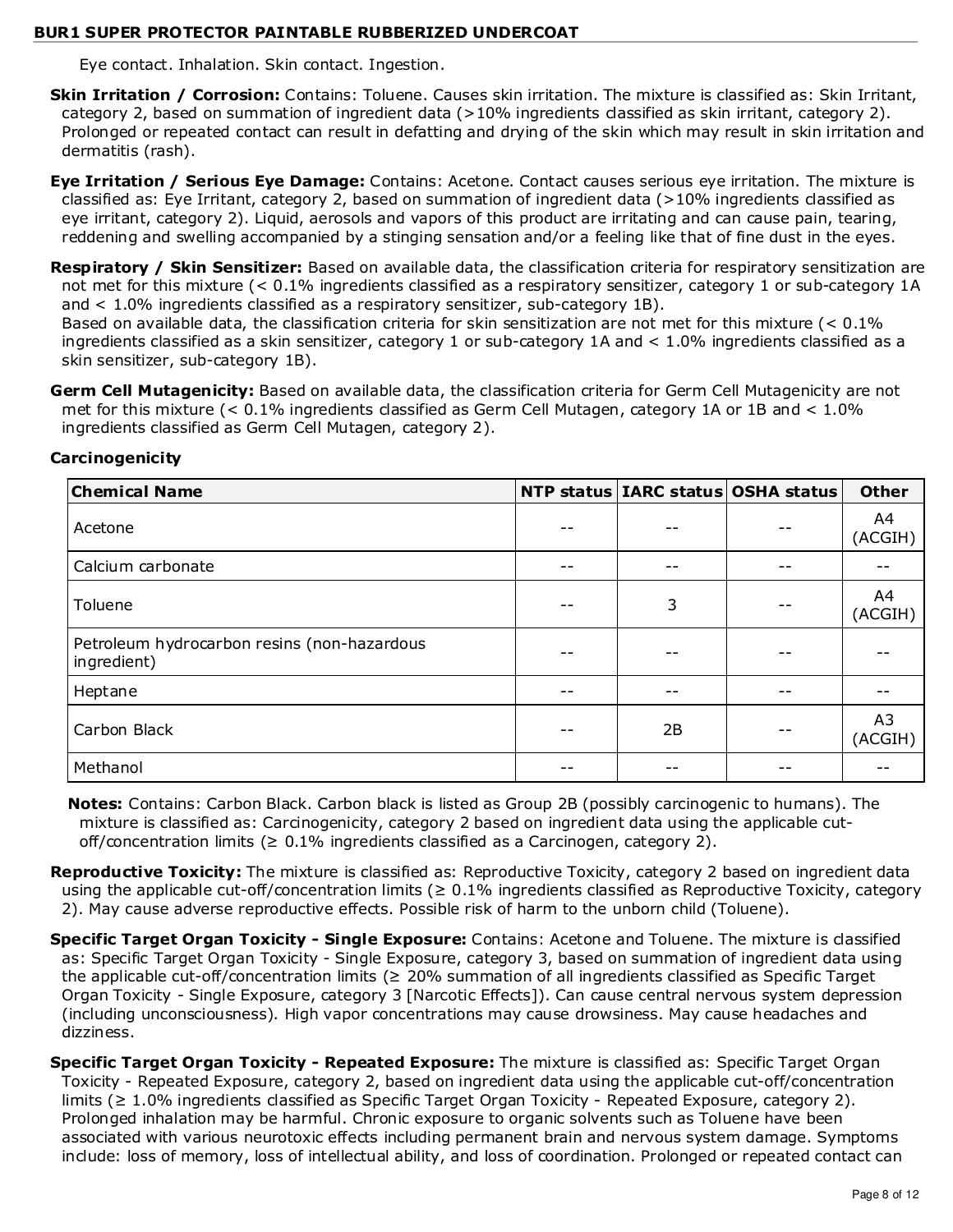result in defatting and drying of the skin which may result in skin irritation and dermatitis (rash).

**Aspiration Hazard:** Based on available data, the classification criteria for Aspiration Hazard are not met for this mixture (< 10% ingredients classified as an Aspiration Hazard, category 1 and/or mixture viscosity > 20.5 mm<sup>2</sup>/s at 40 °C).

# **12. ECOLOGICAL INFORMATION**

**Environmental Data:** No data available.

**Ecotoxicological Information:** No data available.

**Bioaccumulation/Accumulation:** No data available.

**Distribution:** No data available.

**Aquatic Toxicity (Acute):** No data available.

**Chemical Fate Information:** No data available.

#### **13. DISPOSAL CONSIDERATIONS**

**Disposal Method:** Comply with applicable local, state or international regulations concerning solid or hazardous waste disposal and/or container disposal. Do not discharge substance/product into sewer system.

**Product Disposal:** Empty containers retain product residue; observe all precautions for product. Decontaminate containers prior to disposal.

#### **14. TRANSPORT INFORMATION**

# **DOT (Department of Transportation)**

| <b>Proper Shipping Name</b>             | $:$ PAINT |  |  |
|-----------------------------------------|-----------|--|--|
| <b>Primary Hazard Class/Division: 3</b> |           |  |  |
| <b>UN/NA Number</b>                     | : 1263    |  |  |
| <b>Packing Group</b>                    | : H       |  |  |

# **Other Shipping Information:**

For products with an inner packaging < 5.0 L, this product may be shipped as a Limited Quantity.

# **Vessel (IMO/IMDG)**

| <b>Shipping Name</b>                    | : PAINT |  |  |
|-----------------------------------------|---------|--|--|
| UN/NA Number                            | : 1263  |  |  |
| <b>Primary Hazard Class/Division: 3</b> |         |  |  |
| <b>Packing Group</b>                    | : H     |  |  |
| <b>Marine Pollutant</b>                 | : None  |  |  |

**Note:** For products with an inner packaging < 5.0 L, this product may be shipped as a Limited Quantity.

# **Canadian Transportation of Dangerous Goods Regulations**

| <b>Shipping Name</b> | $:$ PAINT |
|----------------------|-----------|
|                      |           |

| UN/NA Number | : 1263 |
|--------------|--------|
|              |        |

**Primary Hazard Class/Division:** 3

**Packing Group : II** 

# **TDG Note:**

For products with an inner packaging < 5.0 L, this component may be shipped as a Limited Quantity as per TDG Section 1.17.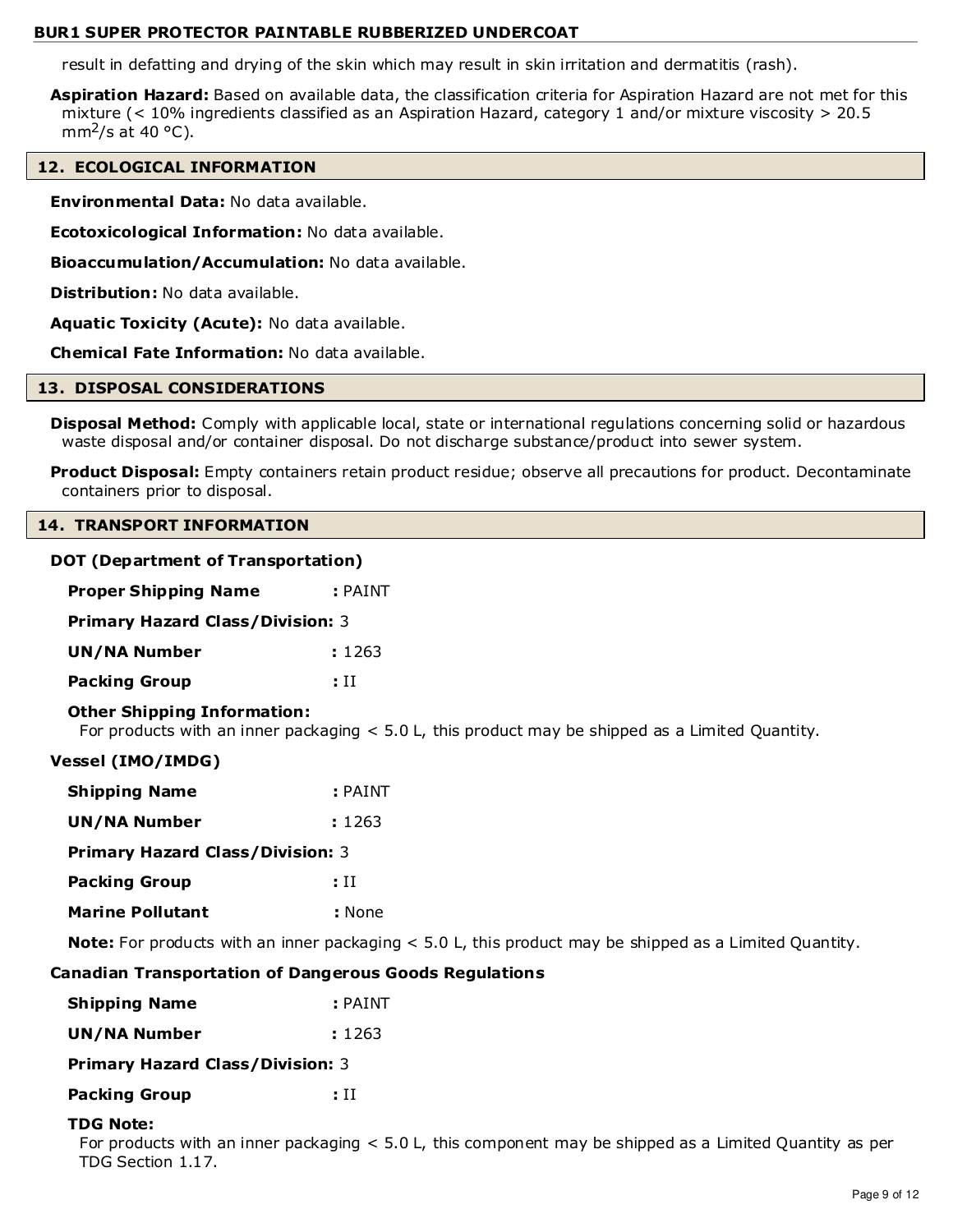# **15. REGULATORY INFORMATION**

#### **UNITED STATES**

#### **SARA Section 311/312 Hazard Categories**

**311/312 HEALTH HAZARDS:** Carcinogenicity, Eye Irritation, Narcotic Effects, Reproductive Toxicity, Skin Irritation, Target Organ Toxicity (Repeated exposure)

#### **311/312 Physical Hazards:** Flammable Liquids

#### **EPCRA Section 313 Toxic Chemicals**

| Chemical Name | <b>Wt.%</b>           | <b>CAS nu</b><br>mber |
|---------------|-----------------------|-----------------------|
| Toluene       | 19.5 - 20.5  108-88-3 |                       |

#### **EPCRA Section 302 Extremely Hazardous Substances**

#### **EPCRA Status:**

This product contains no listed extremely hazardous substances that are subject to the reporting requirements of SARA Title III, Section 302.

#### **CERCLA Hazardous Substances and Reportable Quantities (RQ)**

| <b>Chemical Name</b> | <b>Wt.%</b>     | <b>RQ</b> |
|----------------------|-----------------|-----------|
| Acetone              | $27 - 28$       | 5,000     |
| Toluene              | $ 19.5 - 20.5 $ | 1,000     |
| Methanol             | $0.3 - 0.4$     | 5,000     |

#### **TSCA (The Toxic Substances Control Act)**

#### **TSCA Status:**

All components are included or are otherwise exempt from inclusion on this inventory.

#### **CAA 112(b) - Hazardous Air Pollutants**

| <b>Chemical Name</b> | <b>Wt.%</b>              | <b>CAS nu</b><br>mber |
|----------------------|--------------------------|-----------------------|
| Toluene              | $ 19.5 - 20.5 108-88-3 $ |                       |
| Methanol             | $0.3 - 0.4$   67-56-1    |                       |

# **CAA 112(r) - List of Substances for Accidental Release Prevention:**

This product contains no chemicals subject to CAA 112(r).

# **California Proposition 65:**

**WARNING**: This product can expose you to chemicals including the chemical(s) listed below, which is [are] known to the State of California to cause cancer and birth defects or other reproductive harm. For more information go to www.P65Warnings.ca.gov.

| <b>Chemical Name</b> | $Wt.$ %                                              | Listed                                                                         |
|----------------------|------------------------------------------------------|--------------------------------------------------------------------------------|
| Toluene              |                                                      | $\left  19.5 - 20.5 \right $ • Developmental Toxicity<br>• Female Reproductive |
| Carbon Black         | $\begin{bmatrix} 0.35 - 0.45 \end{bmatrix}$ • Cancer |                                                                                |
| Methanol             |                                                      | $0.3 - 0.4$ $\bullet$ Developmental Toxicity                                   |

# **OSHA Hazard Communication Standard (29 CFR 1910.1200):**

OSHA Status: Hazardous Product (See Section 2 for details).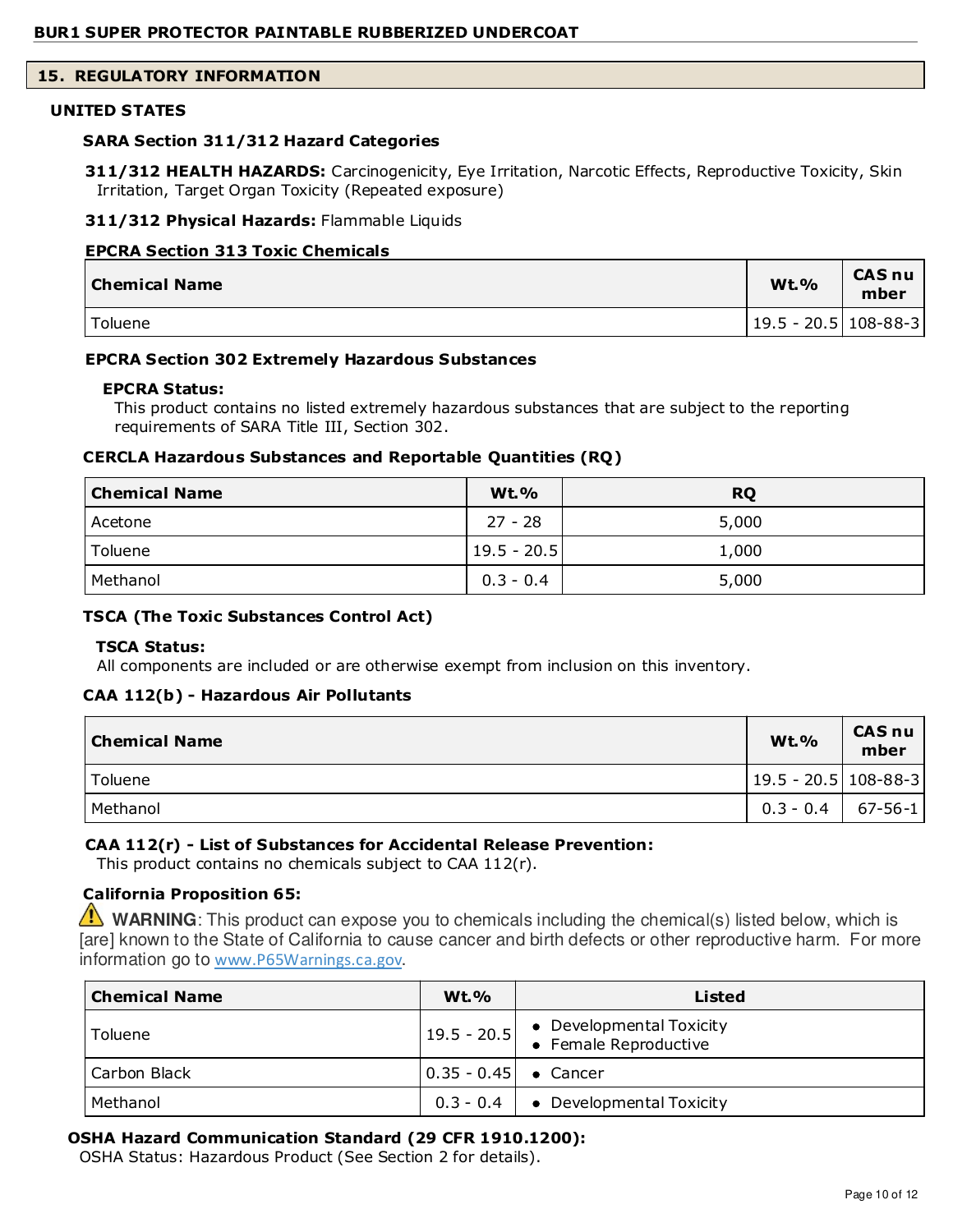This product has been classified in accordance with the hazard criteria of the USA OSHA Hazard Communication Standard (29CFR 1910.1200) and the Safety Data Sheet contains all the information required by the OSHA Hazard Communication Standard (HazCom 2012).

# **CANADA**

# **WHMIS Hazard Symbol and Classification**

See Section 2 for details.

# **WHMIS Regulatory Status:**

This product has been classified in accordance with the hazard criteria of the Canadian Hazardous Products Regulations and the Safety Data Sheet contains all the information required by the Hazardous Products Regulations (WHMIS 2015).

# **WHMIS Classification:**

WHMIS 2015 (Canada) Status: Hazardous Product (See Section 2 for details).

# **CEPA - National Pollutant Release Inventory (NPRI):**

| l Name  | <b>ICAS No.</b> | NPRI Part No. |
|---------|-----------------|---------------|
| Toluene | $108 - 88 - 3$  | 1A, 5 (VOC)   |

# **Domestic Substances List (DSL) / Non-Domestic Substances List (NDSL):**

All components are included or are otherwise exempt from inclusion on this inventory.

**Comments** VOC Content -- See section 9.

# **16. OTHER INFORMATION**

**Reason for Issue:** The Safety Data Sheet was updated.

**Approved By:** Jim Gordon **Title:** R&D Chemist

**Prepared By: Regulatory Compliance <b>Date Revised:** 12/03/2019

**NFPA CODES**

**3 2 0**

**Information Contact:** 905-670-5411

**Revision Summary:** This MSDS replaces the 12/03/2019 MSDS.



**NFPA 30 / 30B Storage Classification:** Flammable Liquid IB

# **Manufacturer Supplemental Notes:** None

**Data Sources:** Not Available

# **Additional SDS Information:**

N/AV Not Available N/AP Not Applicable ND Not yet determined ACGIH American Conference of Governmental Industrial Hygienists CAA The Clean Air Act CCCR The Consumer Chemicals and Containers Regulations